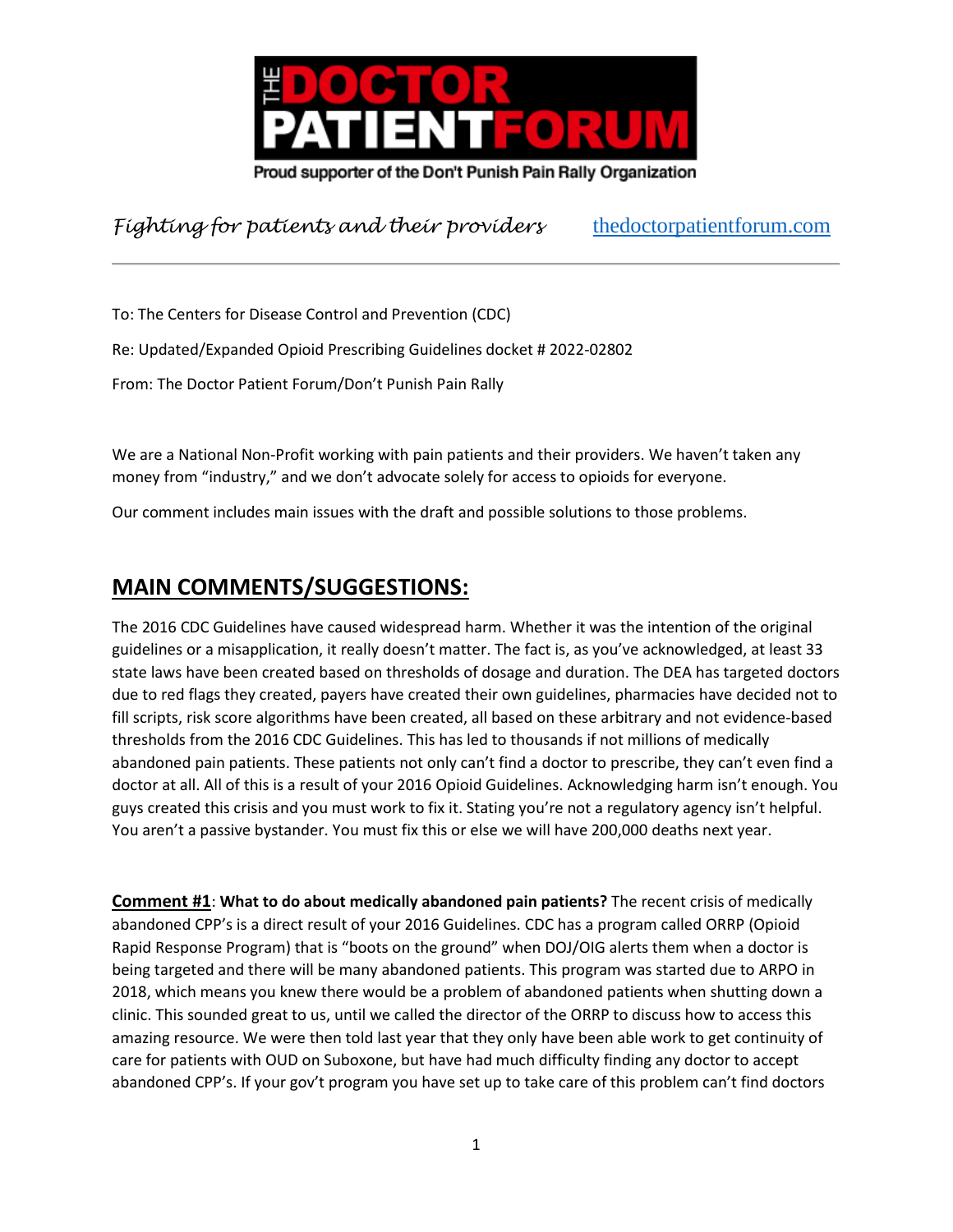

to take abandoned CPP's, you obviously know that we can't find doctors for them, either. Some scenarios of causes of medically abandoned CPP's (this list isn't exhaustive):

- 1. A doctor is targeted by DEA or their medical board due to prescribing "outside of the CDC Guidelines."
- 2. Doctors dismiss patients for the following reasons:
	- a. A "failed" UDT (even if it's a false negative or positive)
	- b. For breach of contract (sometimes they can't go in for a random pill count because they're on vacation)
	- c. For failing a pill count
	- d. For reporting worsening pain
	- e. For admitting to struggling with MH issues such as depression or anxiety (thanks to data analytics programs like NarxCare)
	- f. For being honest about being a survivor of rape or childhood sexual abuse
- 3. Doctors retire due to having too much red tape to prescribe any controlled substance and fear of the DEA/Medical Board
- 4. Doctors dismiss CPP's for being "too complicated."
- 5. CPP's express concern when their doctors force-taper them to 90 or 50 MME, so the doctor dismisses them for being "non-compliant."
- 6. CPP has an acute pain situation and asks the doctor for more medication to cover that pain (we will address this issue later in this document)
- In most of these cases, the CPP's (or PWOUD taking Suboxone) are stopped cold-turkey from their medication. Now they are going through acute withdrawal in addition to having worsening pain. They aren't welcome to go to the ER because many won't treat CPP's. Some ER's even have signs stating this. They beg their other doctors to help, but they refuse. They call every pain management doctor they can find, and their policies are they won't take any patients from the doctor who was just targeted or who have been dismissed from another doctor, or their waiting lists are months long. Their options? Suicide, obtaining black market medication, alcohol, suffer at home. They go from being stable and present in their families' lives to losing everything. They often lose their jobs, the families, their ability to do anything, and sadly many times their lives. All in the name of "public health." Yes, we've read it said that individuals should be willing to sacrifice themselves for the good of public health, but where is the good of what you've done?

**Main suggestion #1:** Expand your ORRP program to include CPP's. Don't just have "boots on the ground" when DEA alerts you. Create a way to find continuity of care for ALL abandoned CPP's including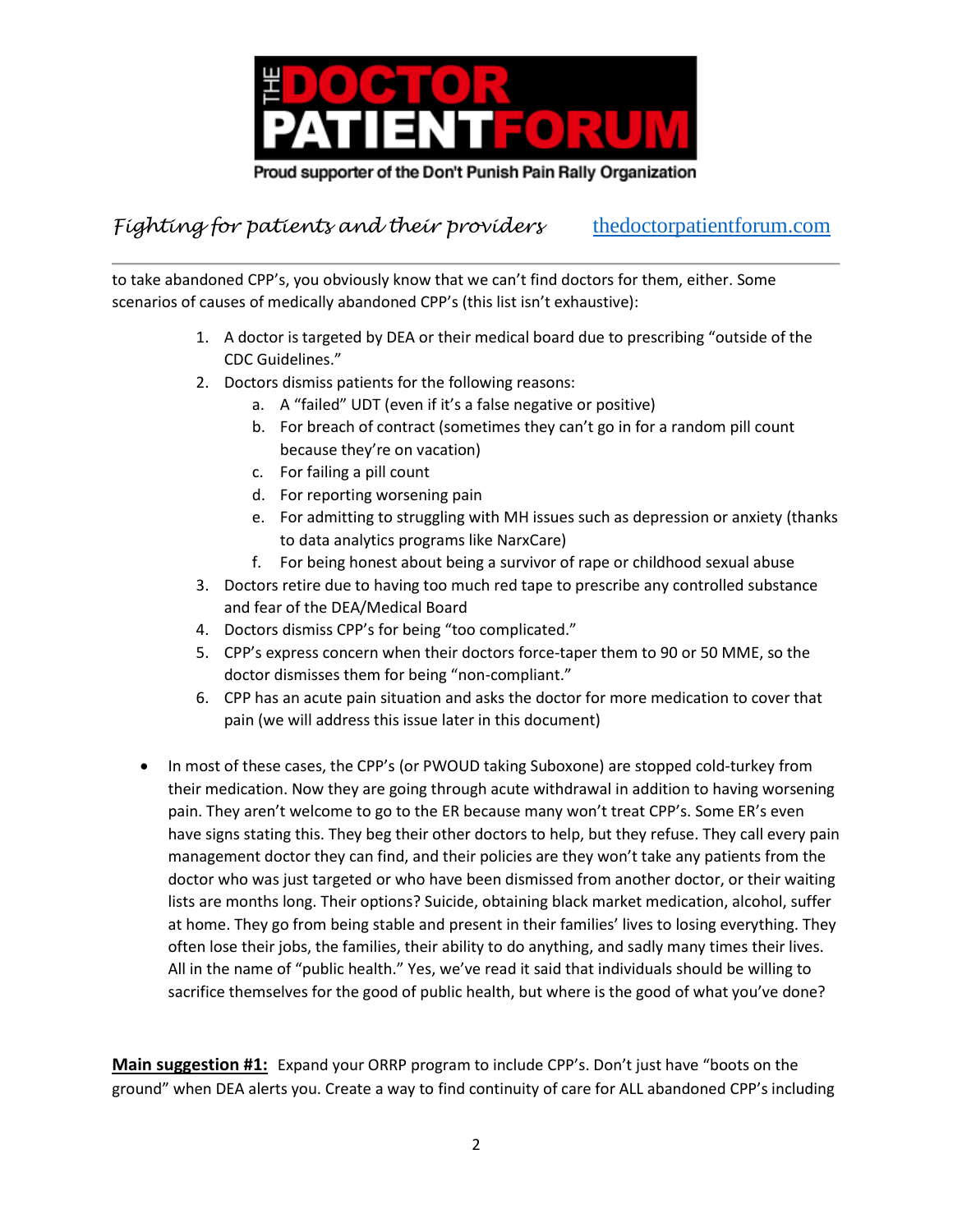

all the scenarios we listed. Possibly a hotline where medically abandoned CPP's can call, or allowing ER doctors to give several 30-day scripts until CPP can find a new doctor. This is the most pressing issue created from your 2016 guidelines, and not one government agency is addressing it other than your ORRP which is a department of 2 staff that nobody knows about. The majority of advocacy calls we get from CPP's are from those who are medically abandoned, and are in withdrawal and in severe pain from their pain condition.

#### **Main Comment #2: Implementing the new guidelines and de-implementing the old ones.**

When you were discussing the original guidelines prior to publishing them, you put a lot of energy and money into how to ensure they were implemented. You contracted Abt. Associates (\$1.4 million) to create a QI Implementation Guide, gave a contract to AHRQ to created CDS (Clinical Decision Support Tools), and acknowledged the fact that legislation could be created based on them. After all, you used similar guidelines to the AMDG guidelines, even using some of the same people on your workgroups. Since AMDG guidelines were worked into legislation, you had to have known this would be a distinct possibility. One of the 2017 National Opioid Commission's main suggestion was to make sure states followed your guidelines.

**Main Suggestion #2:** Create a plan of how to de-implement your 2016 Guidelines and to implement the updated guidelines. Since dosage and duration thresholds were removed from the main recommendations, create a plan to ensure:

- 1. The removal of thresholds from CDST's created by AHRQ and used by hundreds of Electronic Health Records.
- 2. The Removal of thresholds from risk score algorithms used to target both doctors and patients such as NarxCare and the one OIG uses created by Qlarant.
- 3. Actively work with every state who has laws based on dosage or duration thresholds and ensure that those are removed.
- 4. Make sure you remove thresholds of dose and duration from the entire document, and not just the main guidelines. If you don't do this, nothing will change, and it will actually be worse for CPP's since 50 MME is mentioned more than 90 MME in the updated draft. There are many reasons why MME needs to be removed from the entire document. [Please listen to Dr. Dasgupta's presentation](https://collaboration.fda.gov/pbyvk2jfr8x4/) explaining why MME isn't accurate. We will also upload this document to the document section along with our comment.
- 5. Actively work with DOJ/DEA/OIG/local medical boards/payers suggesting they remove "red flags" based on your 2016 dose and duration thresholds.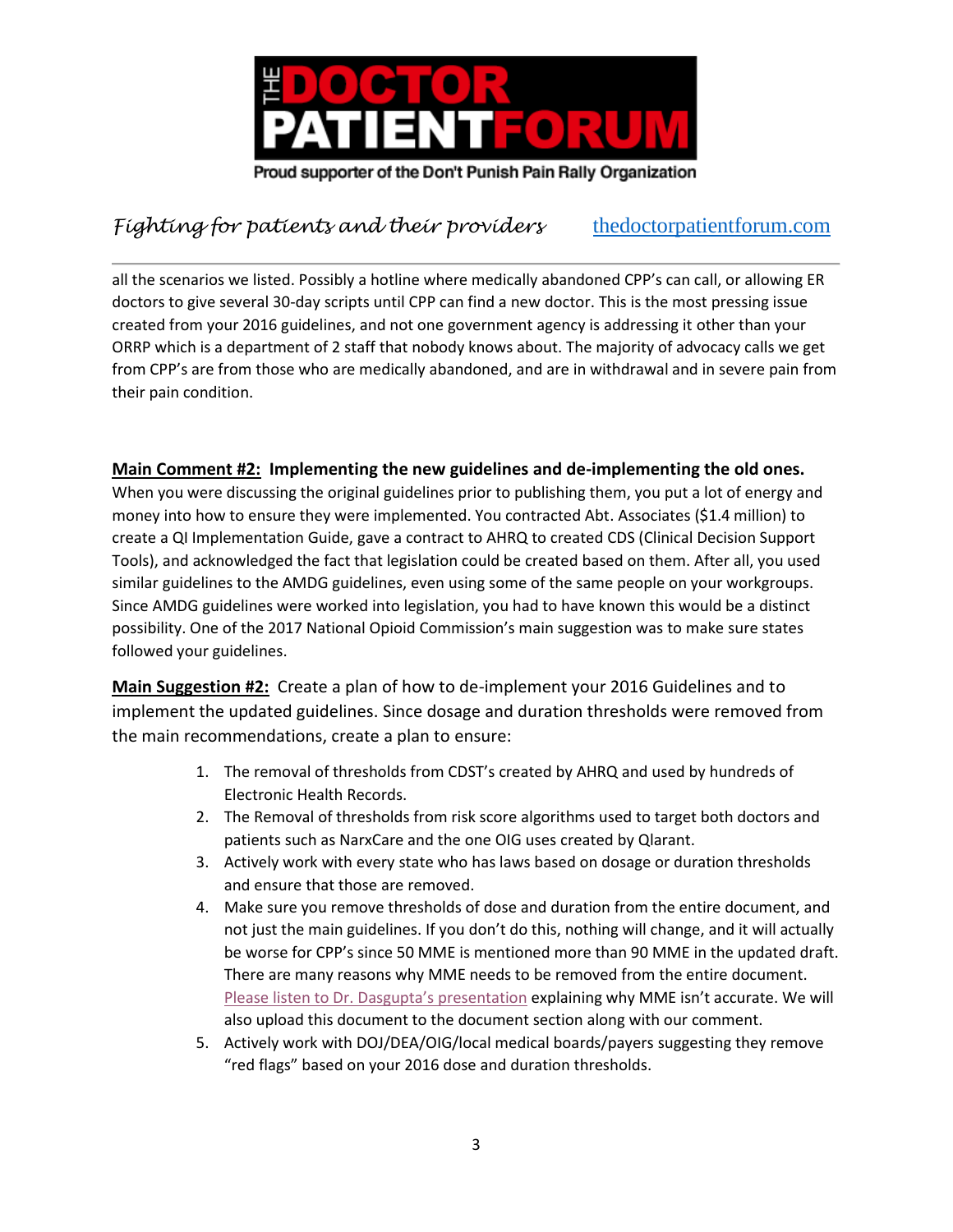

**Main Comment #3**: **Measure patient outcomes and the fallout of your guidelines**. In the meetings of the BSC prior to publishing the 2016 Guidelines, you mentioned that you would measure patient outcome. As far as we can tell, this hasn't happened yet. This is essential. The only metric that seems to matter to you or any other gov agency is rate of prescribing. But, as we've seen by skyrocketing deaths, lowering prescribing seems to be associated with increased deaths.

**Main Suggestion #3:** The following actions must be taken to properly measure the effect of the CDC Guidelines:

- Fund studies to measure patient outcome since 2016 Guidelines were implemented.
- Create an RFP for a data analytics company to measure the risk of harms when a CPP is medically abandoned or force-tapered. We already have studies showing that these patients have increased risk of harm such as suicide or Mental Health crises.

**Main Comment #4: Address COI's and violation of your own rules about how to create guidelines with integrity and without COI's**. There was tremendous secrecy and COI's in the creation of the original guidelines. Any concern that was raised prior to the Guidelines being published were discounted. Instead of actually addressing the concerns, you supported the analysis of those who raised the concerns, and stated the reason for anyone making a statement against them was due to opioid lobby. Had you actually addressed the legitimate concerns raised 7 years ago, you could have prevented so much suffering and harm. Some issues of COI's and lack of transparency are the following:

• [One of your main authors \(Dr. Chou\) from both versions of the guidelines had](https://www.pallimed.org/2021/09/roger-chous-undisclosed-conflicts-of.html)  [tremendous COI's.](https://www.pallimed.org/2021/09/roger-chous-undisclosed-conflicts-of.html) These are explained in detail in the linked article. He was involved in every step of the process, which is highly concerning. He did the evidence review the guidelines were based on, he was a main author, he was in several of the workgroups, he was the expert consult for GRADE evidence rating, he was on the BSC (Fed Advisory Committee) who would approve or not approve the submitted work from the OWG (which he was also on), he did the updated evidence review, then co-authored the updated guidelines. He recused himself from the July 2021 meeting which shows he shouldn't have been an author at all to either set of guidelines. This issue has been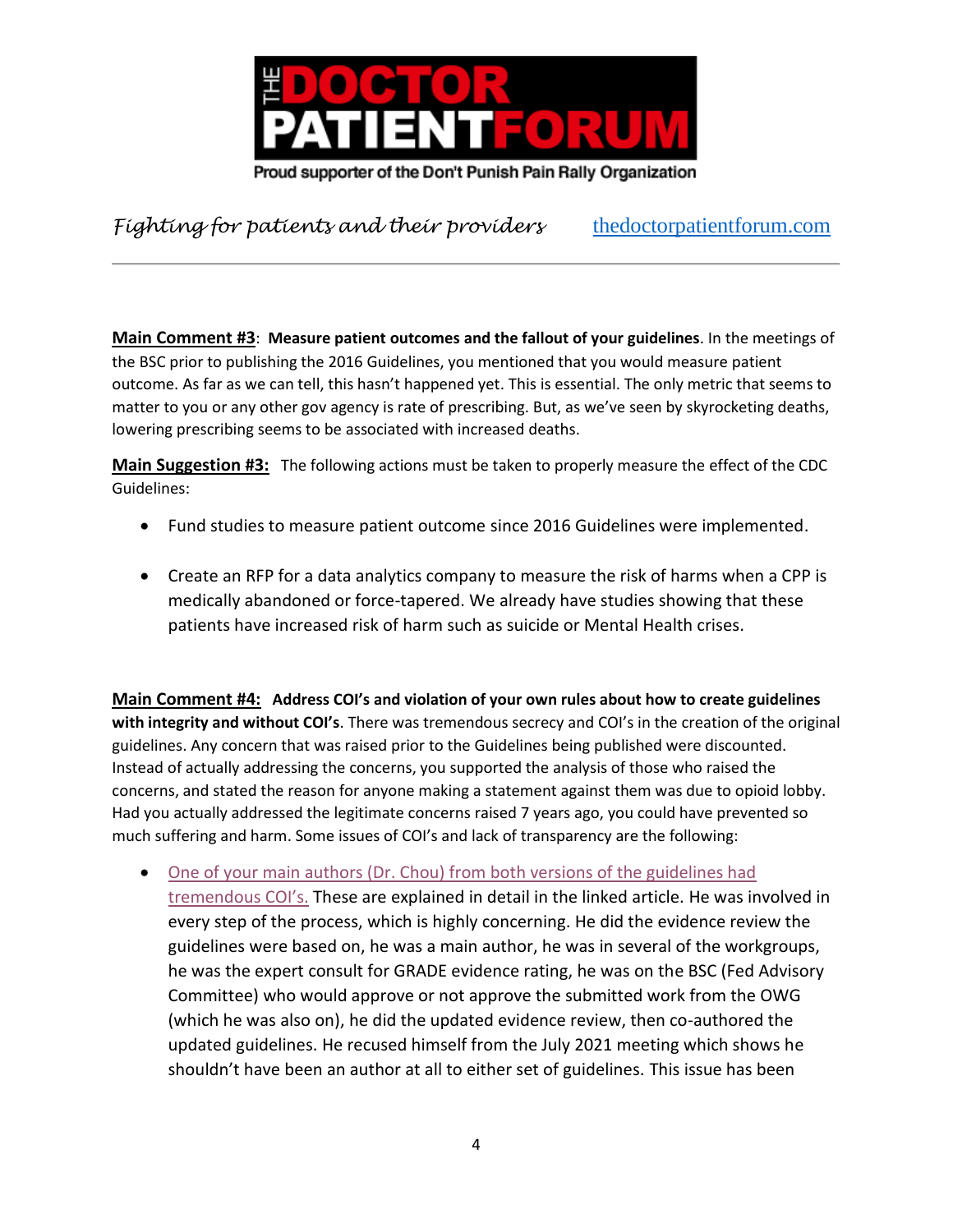

raised many, many times over the years and as far as I know you actually have never addressed it.

- Another one of your main authors of both sets of guidelines, Deb Dowell, had previously [worked closely with PROP and Kolodny,](https://d.docs.live.net/7a4eb9d38499820d/Documents/NYC%20Health%20document%20Kolodny%20and%20Dowell%202011.pdf) [assisting with their 2012 FDA PROP petition](https://d.docs.live.net/7a4eb9d38499820d/Documents/Dowell%20supporting%20PROP%20petition%20FDA%20meeting.pdf) and working with him and others for a document that's cited as evidence for needing an MME threshold. [A supporting document submitted with the PROP petition itself](https://d.docs.live.net/7a4eb9d38499820d/Documents/PROP%20petition%20supporting%20document.pdf) on the FDA docket was on NYC Health letterhead, asking for the exact requests as PROP asked for. This wasn't submitted as a document under the comment of the NYC Health, but a supporting document for the petition itself. Dowell never declared her COI, and neither did Lewis Nelson who was an expert witness in opioid litigation, was on a workgroup, and also worked with Kolodny and Dowell in NYC.
- The process you used violated your own guidelines for how to create guidelines. Please refer to the following documents (they will also be submitted to the document section of our comment):
	- o [CDC Guidelines: Improving the Quality](https://stacks.cdc.gov/view/cdc/24407) (1996)
		- "The composition of guideline panels can shape the recommendations themselves. From the size of the panel to the characteristics of the members, each decision may affect the group dynamics or potential bias of the group as a whole. **The importance of an unbiased panel in creases as the strength of the scientific evidence decline**." Since there is very little evidence on which the guidelines are based, the lack of bias is crucial. Instead, you purposely included those with extreme anti opioid views on every workgoup.
	- o [Guidelines and Recommendations A CDC Primer](https://stacks.cdc.gov/view/cdc/81408) (2012)
		- "Guidelines, unlike some types of policies, are not mandatory. In health care and public health, guidelines are not meant to enforce but rather to recommend programs or practices based on the best evidence available. **Often, however, CDC and others' guidelines become "the standards of practice," unintentionally acquiring the force of policy**. The adoption of a set of guidelines can affect an entire organization."
		- "Whatever the organization (for-profits, nonprofits, public health departments, or federal government agencies), guidelines provide information for decision making. Implementation of guidelines might improve organization effectiveness and efficiency."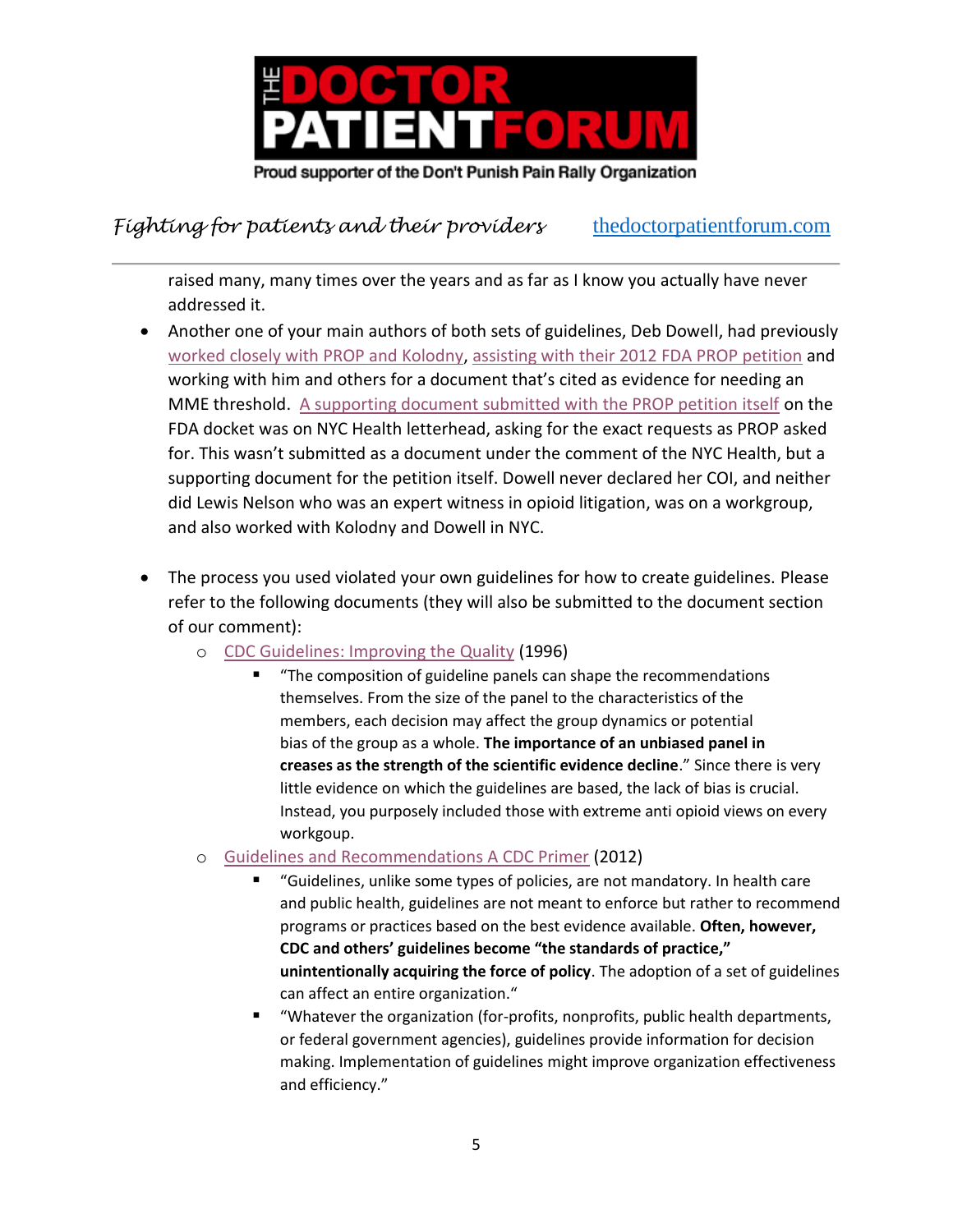

- "Users of guidelines and recommendations need to feel confident that those participating in the development process **were not unduly influenced by personal interests**. Minimizing competing interests among members of steering committees and technical groups improves guideline acceptability, credibility, and scientific **rigor. These interests might be financial, intellectual or professional. For example, competing financial interests might include research support, stock holdings, or employment at organizations affected by the guidelines. Intellectual and professional interests might include authorship of studies or provision of expert opinion publicly or in testimony related to the guideline's topic**."
- "Each release of a new CDC guideline might have a lasting impact on clinical and public health practice. Guidelines may be converted to policy, implying widespread implementation by a broad range of groups. **Guidelines may be even converted into law, entailing subsequent regulatory enforcement**. Because of the high-profile CDC guidelines may acquire following their release, we recommend guidelines be vetted before publication. Vetting of CDC guidelines ensures that key stakeholders have the opportunity to review and provide critical input. Vetting not only assists in fostering transparency and credibility but also improves the clarity and understanding of the guidelines. Even though it may not be possible to incorporate all the feedback received, vetting of the guidelines has many benefits." (You had members of PROP and others who had clear bias on every single workgroup).
- "**Responses should be prepared for each individual who provided comments**. The writing group will typically review the comments and craft responses. Having a record of responses will demonstrate that CDC considered each comment. This documentation is especially important when requests for followup occur through controlled correspondence or the Freedom of Information Act. Although the vetting process might vary slightly for different guidelines, each must have a process in place. Vetting is the critical step in the CDC guidelines development process that ensures transparency and credibility"
- o [Ensuring the Integrity of Clinical Practice Guidelines: A Tool for Protecting](https://pubmed.ncbi.nlm.nih.gov/24046286/)  [Patients](https://pubmed.ncbi.nlm.nih.gov/24046286/) (2013)
	- "However, widespread financial conflicts of interest among the authors and sponsors of clinical practice guidelines **have turned many guidelines into marketing tools of industry**. Financial conflicts are pervasive, under-reported,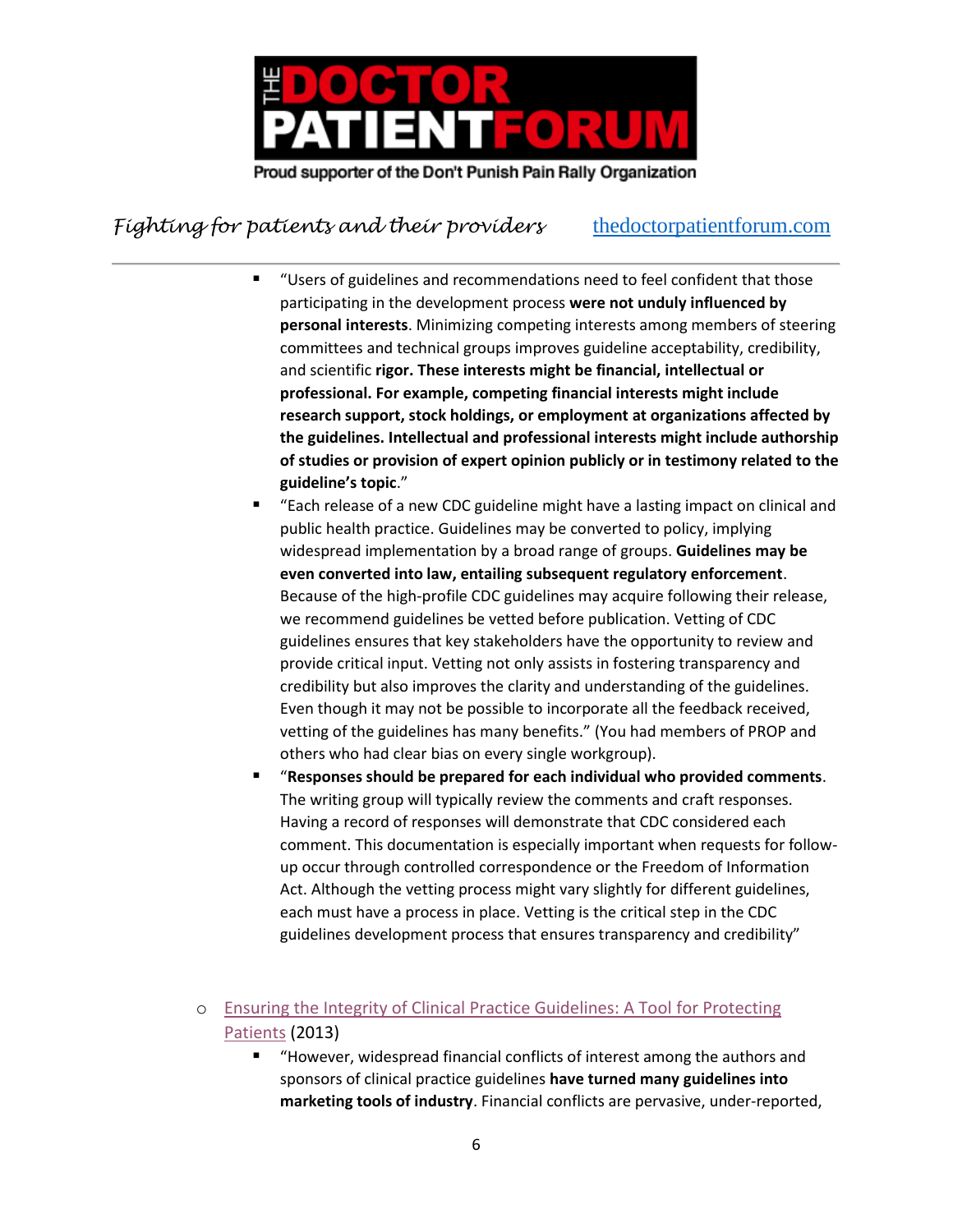

influential in marketing, and uncurbed over time. **Biased guidelines can cause grave harms to patients, while creating a dilemma for doctors, who may face professional or legal consequences when they choose not to follow guidelines they distrust. Such guidelines fail to place patients' needs foremost, and instead protect livelihoods and preserve ideologies."**

- "The biasing impact of financial conflicts—such as "panel stacking," which we discuss below—can be invisible to guideline readers."
- "We are concerned with two major types of financial conflicts, the most obvious of which arises when a panelist or the sponsoring organization derives material benefit—such as consulting or speaker's fees, research grant funding, stock ownership, or donations—from a commercial entity that stands to win or lose revenue on the basis of the guideline recommendation. The other type of financial conflict is a professional conflict, which arises when guideline creators are clinicians who specialize in the area under review."
- "Financially conflicted panel leadership can extend the impact of bias even to those who may not have direct financial ties to industry through a process of "committee stacking," or the selection of panelists known to support a desired outcome."
- "Guidelines can have a powerful effect on the behavior of clinicians. Highly publicized guidelines from prestigious institutions might be issued (and viewed) as clinical "rules," making some doctors reluctant to deviate from recommendations, especially in the face of professional censure or potential legal consequences for failure to adhere to a "standard of care."
- "Biased or non-evidence-based guidelines can also reduce variation, even when they should not, thus potentially causing harm because the recommended intervention is suboptimal, ineffective, dangerous, or recommended for inappropriate patients."
- "The first task of any guideline panel is to review the evidence to decide if there is an uncontested "best" answer; if not, and scientifically based controversy exists, then the panel constituency must reflect that diversity of thought. "Panel stacking" with individuals known to believe disproportionately in one school of thought, must be avoided."
- "Because content experts are generally conflicted when reviewing topics in their own specialty**, they should be consulted for content/topical issues, but should not be the authors of the systematic reviews informing recommendations nor of the guidelines themselves**."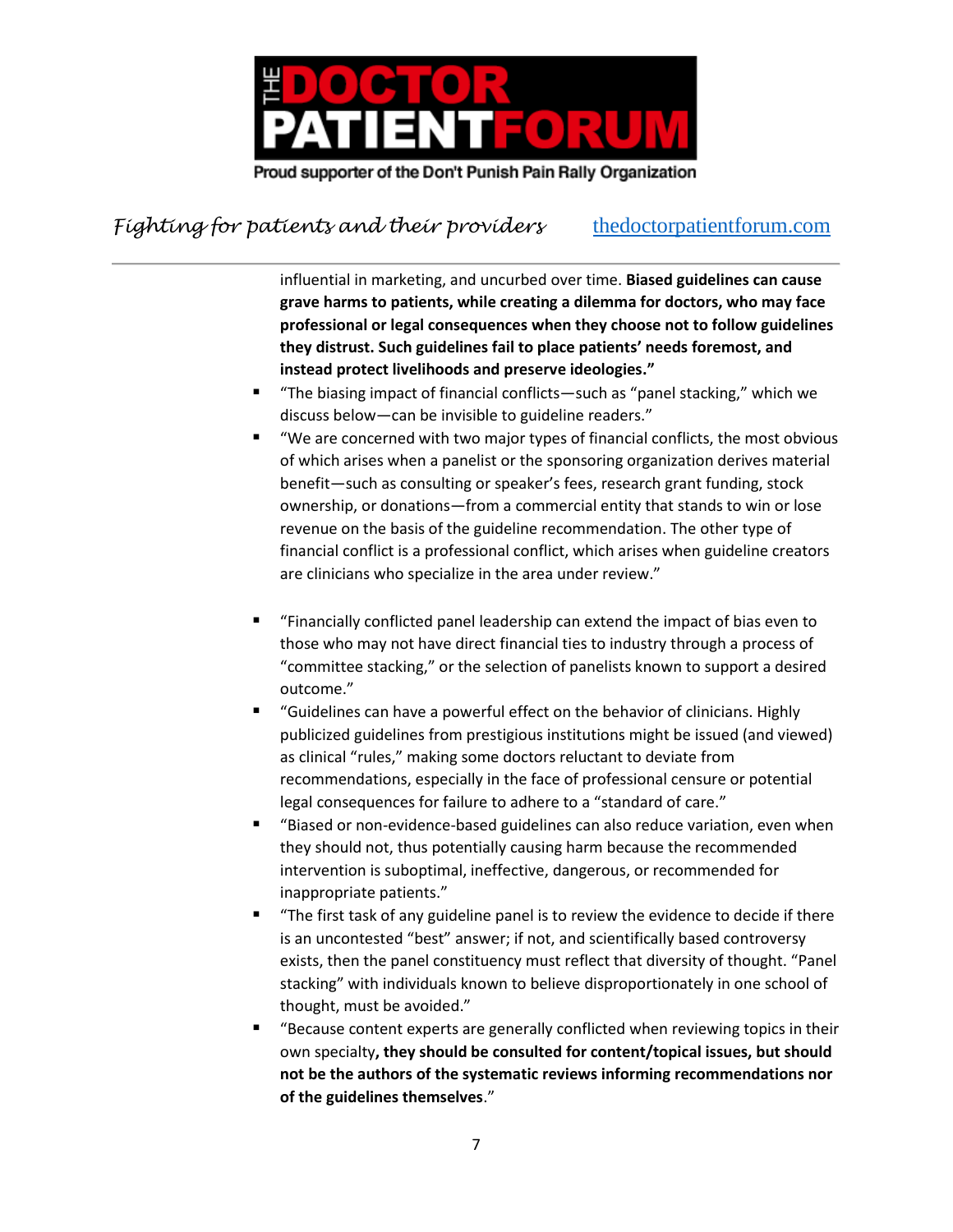

- "If content experts with a professional conflict are involved as authors of systematic reviews or guidelines, their inclusion should be explicitly justified."
- "If the evidence does not support straightforward conclusions, pretending it does is worse than admitting uncertainty."

#### **Main Suggestion #4:**

- Due to violation of your own standards for how guidelines should be created, the guidelines should be redacted and not just updated or expanded. Your own guidelines state that if there is little scientific evidence then elimination of all bias is essential. This obviously didn't happen.
- If you refuse to redact the guidelines completely, then at the very least each member who participated in the original or updated needs to submit an updated COI/Disclosure form. The fact that many of the workgroup members were already expert witnesses in opioid litigation prior to the guidelines is a problem. Not all of them even came forward after the fact disclosing this information. We are aware of at least one person on your workgroup who was an expert witness in opioid litigation and didn't disclose that information when others did. Also, several of the workgroup members have consulting firms that contract with the DOJ or other agencies, so they directly benefit from these guidelines. There are many forms of "industry funding" that aren't taking money directly from pharma. The following COI's/disclosures need to be updated **not just from those in the workgroups but those who you personally invited to give comments (such as Gary Mendell from Shatterproof and Judy Rummler from Rummler Hope)**:
	- o All expert witnesses in litigation
	- $\circ$  Anyone who owns or works with a consulting firm that gives advice regarding opioids
	- o Any Non-Profit (not just pain advocacy orgs) that has taken money from pharma (Shatterproof), labs or treatment centers (Rummler Hope-which PROP is under).
	- $\circ$  Any legislator who was invited to comment that took money from law firms that directly benefit from these guidelines in opioid litigation
	- $\circ$  Those who took money from pharma or medical device companies that would directly benefit from these guidelines (Pacira, Medtronic)

**Main comment #5**: **Dosage and duration limits mentioned throughout the document**. You removed mention of 50 and 90 MME from the main guidelines but left them in the document. You did the same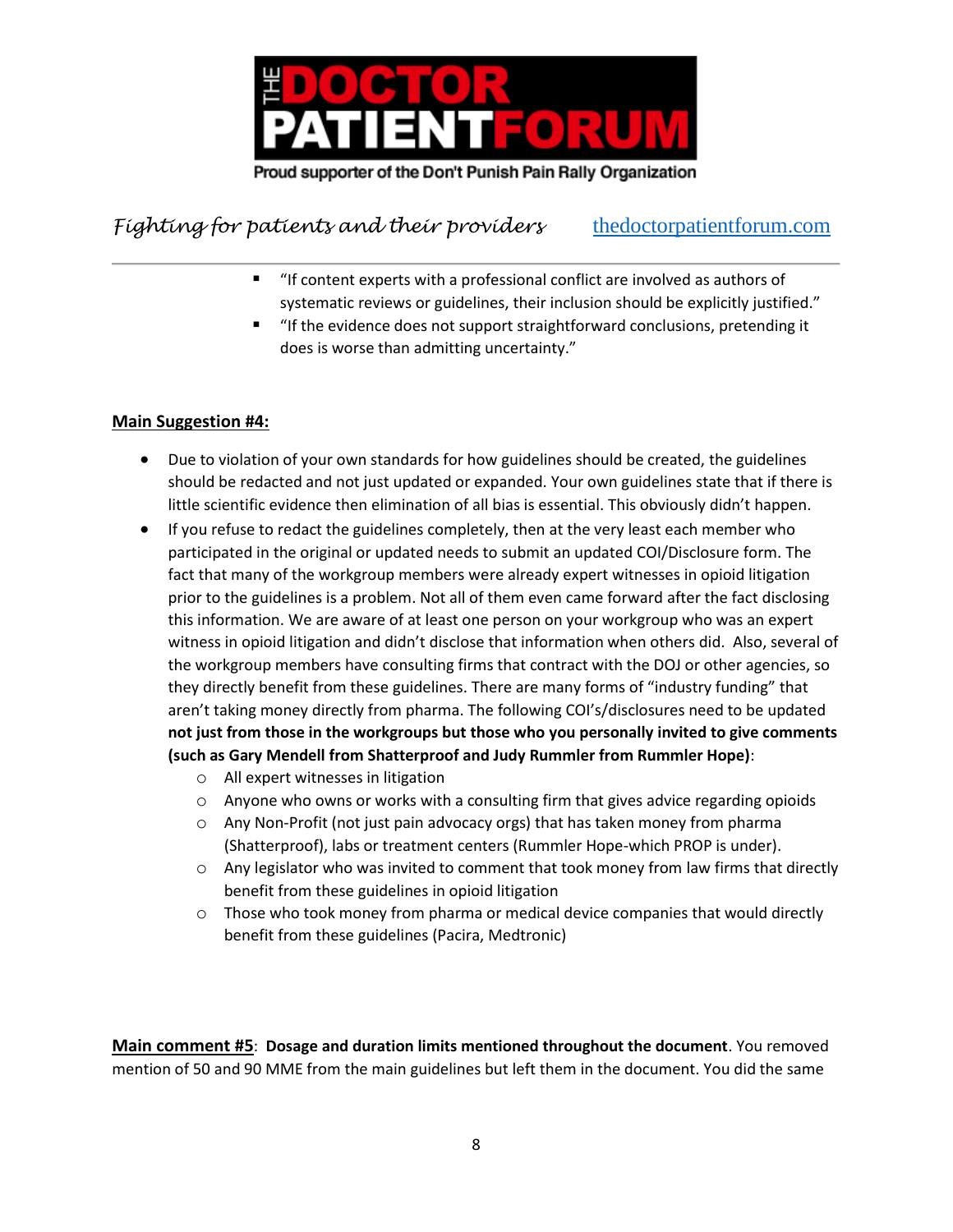

thing with duration of 3, 5, or 7 days. State laws, payers, DEA red flags, hospital policies, Med Board policies all have been created based on these thresholds.

#### **Main Suggestion #5:**

- Make sure you remove thresholds of dose and duration from the entire document, and not just the main guidelines. If you don't do this, nothing will change, and it will actually be worse for CPP's since 50 MME is mentioned more than 90 MME in the updated draft.
- There are many reasons why MME needs to be removed from the entire document. Some of them are:
	- o There isn't a standard way to figure MME.
	- o Many other things go into risk of opioid and dose is a small part of it.
	- o Metabolism of medication is different for different patients.
	- o [Please read our MME document here.](https://www.thedoctorpatientforum.com/resources/debunking-lies#MME1)

#### **Main comment #6**: **Address in detail how to treat acute pain in opioid dependent and tolerant**

**patients**. The updated draft addresses acute pain, but doesn't address how to treat acute pain in a patient who is on daily opioids for either pain or OUD. The way many doctors are dealing with this is either to stop all opioids completely for CPP's when dealing with an acute pain situation, or just telling them their daily dose will be sufficient, which it isn't. Those with OUD also need acute pain treatment, and that needs to be addressed. There are guidelines that were recently published on how to address this in CPP's on daily opioid therapy, and it needs to be included. You mention opioid tolerant patient just 2 times in the document and it was only to warn against extra meds, but you didn't warn against not giving adequate pain relief.

#### **Main suggestion #6:**

- [Address acute pain treatment when given to someone who is on daily opioids.](https://www.painnewsnetwork.org/stories/2022/3/10/15-medical-societies-release-new-advice-for-treating-surgery-pain-in-patients-already-on-opioids) Someone who doesn't have OUD, but who does have a higher tolerance due to daily medication regimen. Not treating acute pain can cause patient to break their pain contract in an attempt to self-treat pain.
- Address acute pain treatment with someone who has OUD and is on Suboxone or Methadone for maintenance. Not treating acute pain can cause relapse.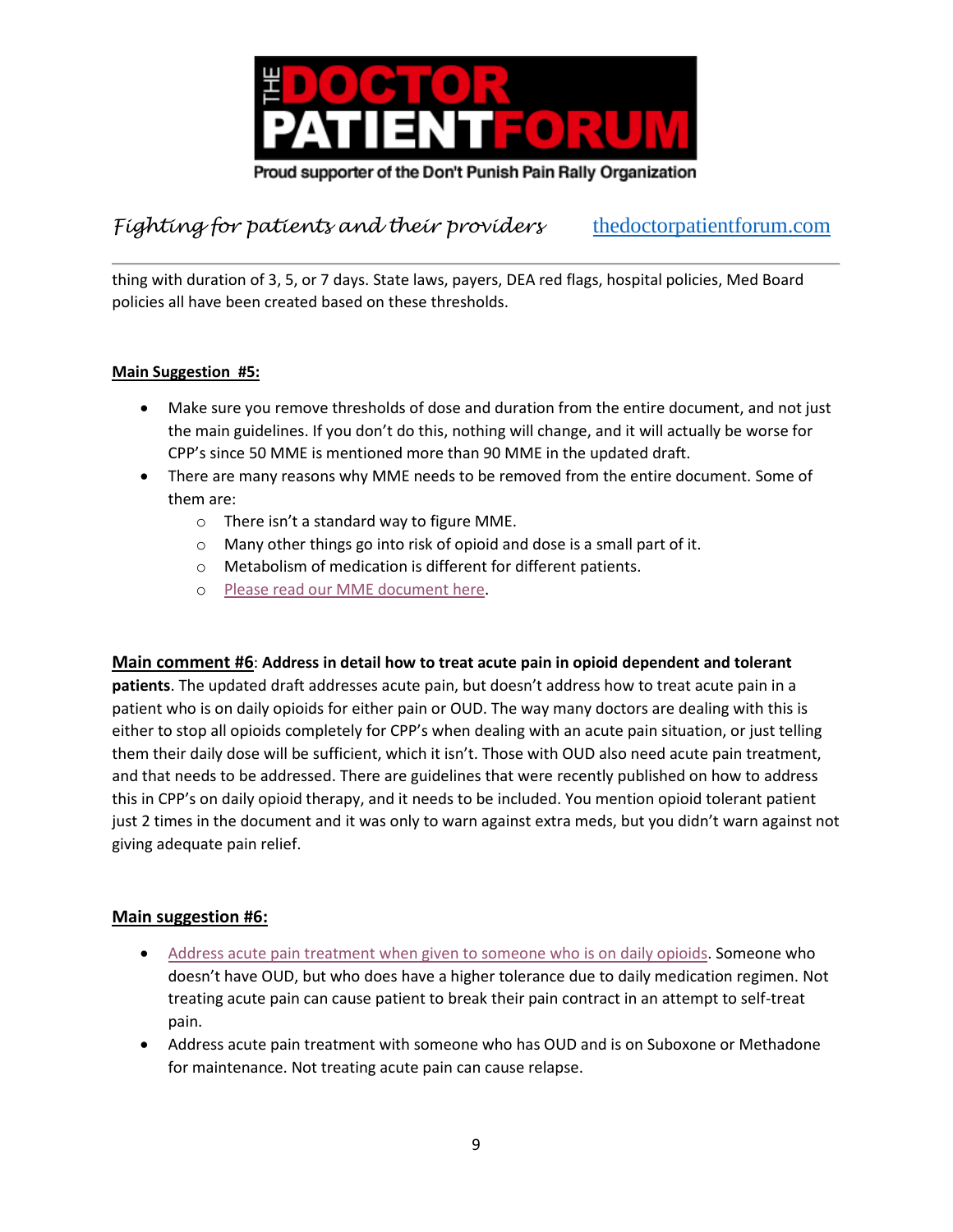

**Main comment #7: "Chronic Pain" isn't one condition and the distinction of cancer vs non-cancer pain isn't based on science or evidenc**e. Please read [our document about cancer vs non-cancer pain.](https://www.thedoctorpatientforum.com/resources/articles#Cancerlie1) When FDA held a hearing about changing the labels on opioids to make the distinction of cancer vs non cancer pain, they were told the distinction doesn't exist.

#### **Main suggestion #7**:

- **•** The exclusion of those on "palliative care" needs to be better defined and explained. Although you mention in the supporting text that the definition of palliative care you're using is "care that provides relief from pain and other symptoms, supports quality of life, and is focused on patients with serious advanced illness," this won't be sufficient as many CPP's who qualify as palliative care patients are being denied access to palliative care. The definition needs to be added to a main guideline, and not just in the supporting text. It needs to make it clear that this includes patients with incurable painful conditions that won't necessarily cause death, and that it's not just synonymous with "hospice care/end-of-life care."
- Including the need to exclude SCD is good (since many are not being treated adequately) but exclusions for some painful conditions and not others doesn't make sense. Pain is pain and many conditions cause excruciating pain, and exclusions need to include ALL painful conditions. It doesn't mean all pain will be treated with opioids, but not listing them as an exclusion often means they will NEVER be treated with opioids, which is discriminatory. There is no way to list every possible painful condition that may require opioids, so removing the exclusions and then just expanding the palliative care definition and giving some examples would be more appropriate than just listing cancer and SCD.

**Main comment #8**: **Promoting Subuxone/Subutex for CPP without OUD**. Under the section titled "other challenges to tapering," you state "Emerging evidence suggests that patients for whom risks of continued high-dose opioid use outweigh benefits but who are unable to taper and who do not meet criteria for opioid use disorder might benefit from transition to buprenorphine. Buprenorphine for pain is mentioned on page explained showing suboxone or Subutex may not be covered without an OUD dx." You then discuss the Bupe products approved for pain (Butran, Belbuca) and those approved for OUD (Suboxone, Subutex). All of that is find. Then you say "Because the duration of action for analgesia is shorter than the duration of action for suppression of opioid withdrawal and stabilization of opioid use disorder (Alford, Compton, & Samet, 2006), dosing buprenorphine for pain is typically multiple times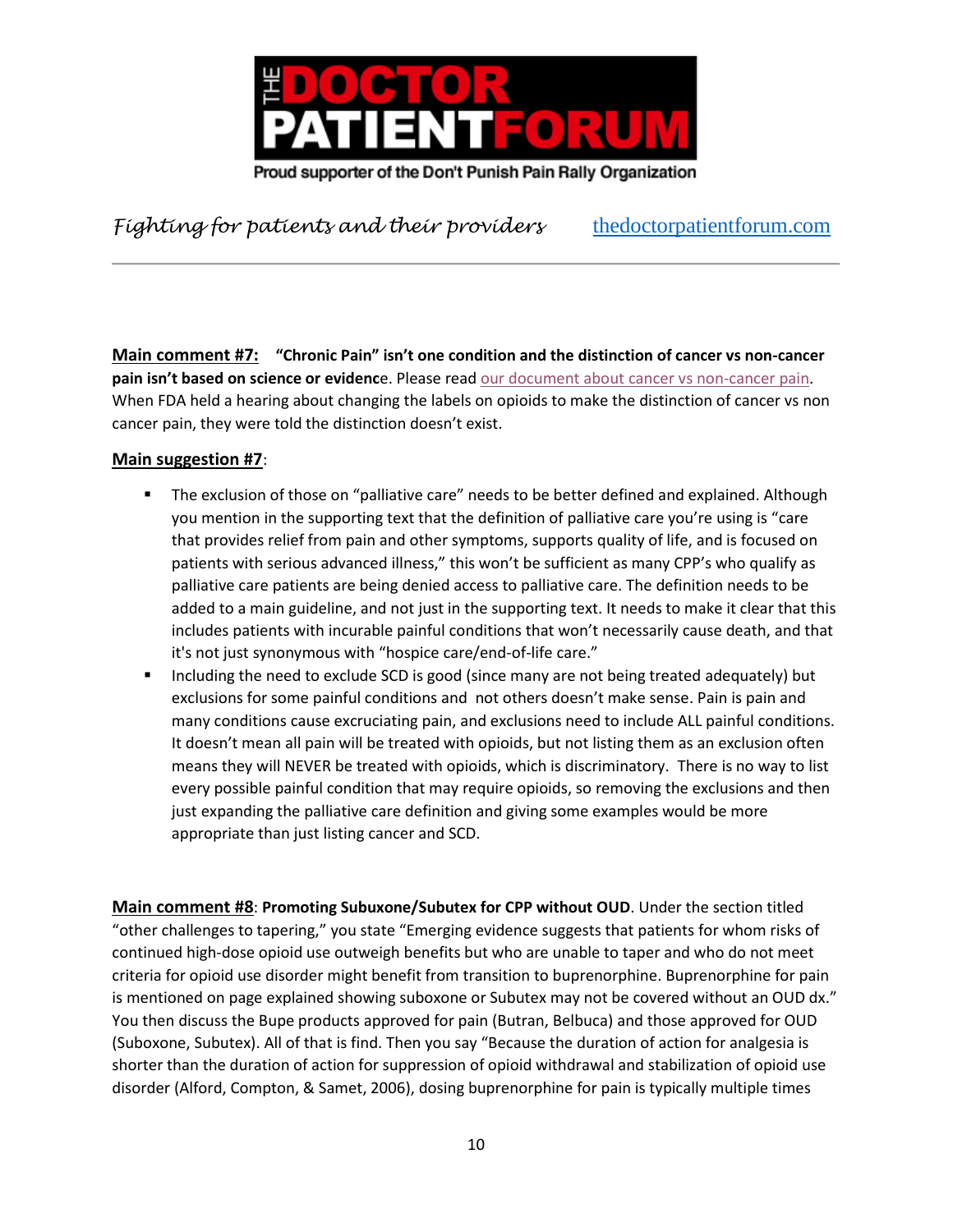

daily (e.g., 8mg sublingual tablet three times a day) rather than once a day dosing as done for the treatment of OUD." Based on this dose, the only Bupe product it could be referring to is Suboxone or Subutex, which isn't FDA approved for pain, and either the doctor has to commit insurance fraud by falsely diagnosing patient with OUD or the patient has to pay out of pocket, neither of which is acceptable.

### **Main suggestion #8:**

- When giving the dose recommendation for Bupe for pain, remove the example of Suboxone/Subutex dosing and specify Belbuca or Butran, or mention that Subuxone/Subutex is an off-label use for pain and patient would most likely have to pay out-of-pocket.
- Specify that patient should not be given an OUD dx if patient doesn't qualify based on DSM V criteria, and specify that dependence does not qualify a patient for OUD. Many CPP's are unknowingly labeled with OUD in their EHR so their insurance will pay for Suboxone. That follows a CPP forever and they won't even know it's in their chart.

**Main comment #9**: **You teach to never reverse a taper which isn't based on evidence**. [Your](https://www.cdc.gov/drugoverdose/pdf/clinical_pocket_guide_tapering-a.pdf)  [tapering guide,](https://www.cdc.gov/drugoverdose/pdf/clinical_pocket_guide_tapering-a.pdf) which is listed on your CDC Guideline app as a supporting document, claims never to reverse a taper. You also have the same information in your training modules based on your 2016 guidelines. This contradicts guidelines and suggestions by those considered experts in tapering such as Dr. Beth Darnall. The word tapering is mentioned 102 times in this document.

### **Main suggestion #9:**

- Remove this tapering document and make a stronger statement in the updated guidelines claiming you no longer believe this is the proper method considering it's contrary to what actual tapering experts say.
- Since you mention tapering so frequently, give proper steps clearly stating that
	- $\circ$  Tapering needs to be started only when patient agrees unless there is a life-threatening situation.
	- o Go slowly (10% per month)
	- o Make sure patient knows that they can reverse taper if it isn't going well